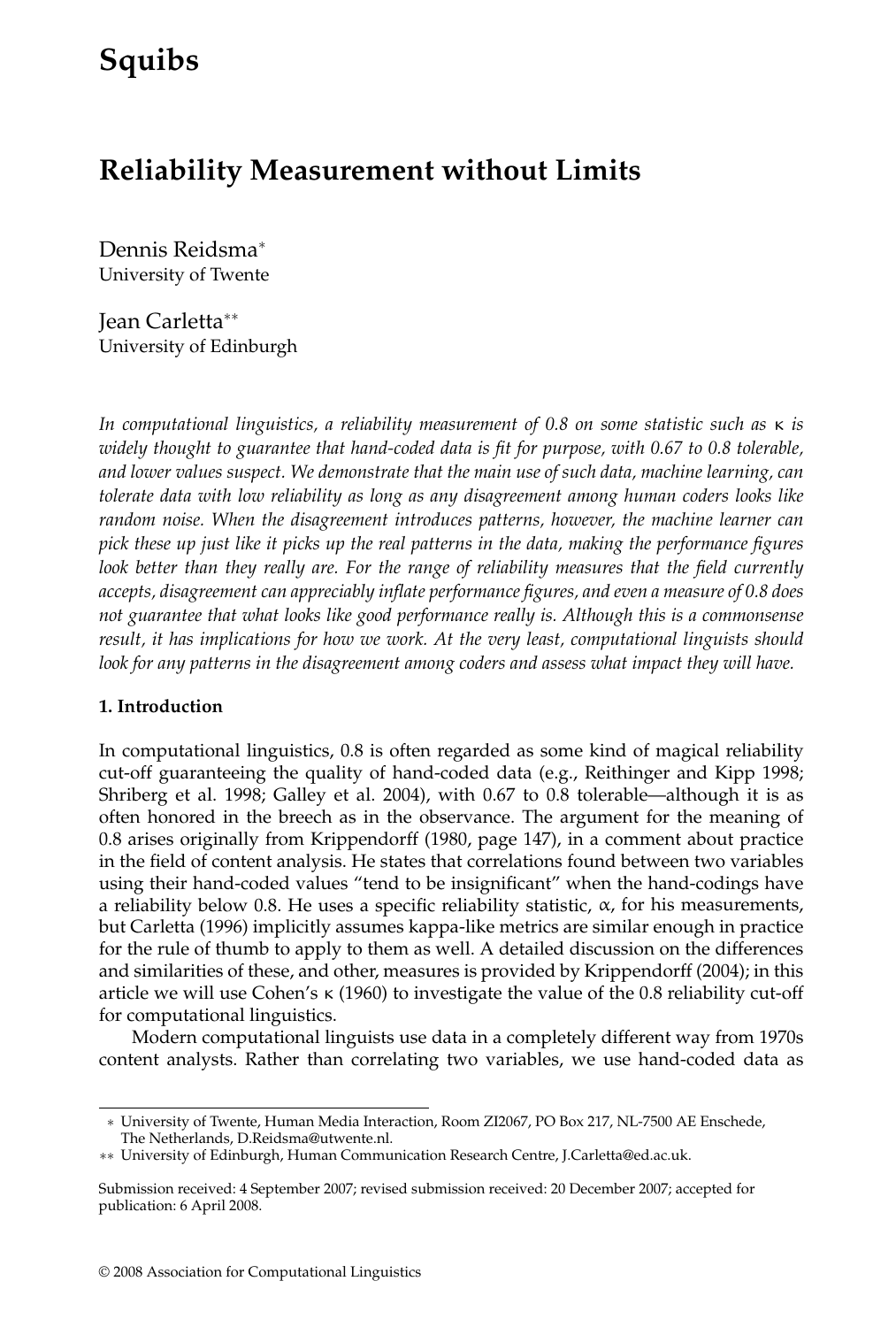training and test material for automatic classifiers.The 0.8 rule of thumb is irrelevant for this purpose, because classifiers will be affected by disagreement differently than correlations. Furthermore, Krippendorff's argument comes with a caveat: the disagreement must be due to random noise. For his case of correlations, any patterns in the disagreement could accidentally bolster the relationship perceived in the data, leading to false results.To be sure that data is fit for the intended purpose, Krippendorff advises the analyst to look for structure in the disagreement and consider how it might affect data use.Although computational linguists have rarely followed this advice, it is just as relevant to us.Machine-learning algorithms are designed specifically to look for, and predict, patterns in noisy data.In theory, this makes random disagreement unimportant. More data will yield more signal and the learner will ignore the noise. However, as Craggs and McGee Wood (2005) suggest, this also makes systematic disagreement dangerous, because it provides an unwanted pattern for the learner to detect.We demonstrate that machine learning can tolerate data with a low reliability measurement as long as the disagreement looks like random noise, and that when it does not, data can have a reliability measure commonly held to be acceptable but produce misleading results.

# **2. Method**

To explain what is wrong with using 0.8 as a cut-off, we need to think about how data is used for classification tasks.Consider Figure 1, which shows a relation between some features *A* and a class label *B*.Learning labels from a set of features is a common task in computational linguistics; for instance, in Shriberg et al.(1998), which assumes a pre-existing dialogue act segmentation, the labels are dialogue act types, and they are learned from automatically derived prosodic features. In this way of using data, only one of the variables—the output dialogue act label—is hand-coded.In the figure, the real relationship between prosody and dialogue act label is shown on the left; *R* relates the prosodic features *A* to the output act *B*.



#### **Figure 1**

Hand-coded target labels are used to train classifiers to automatically predict those labels from features.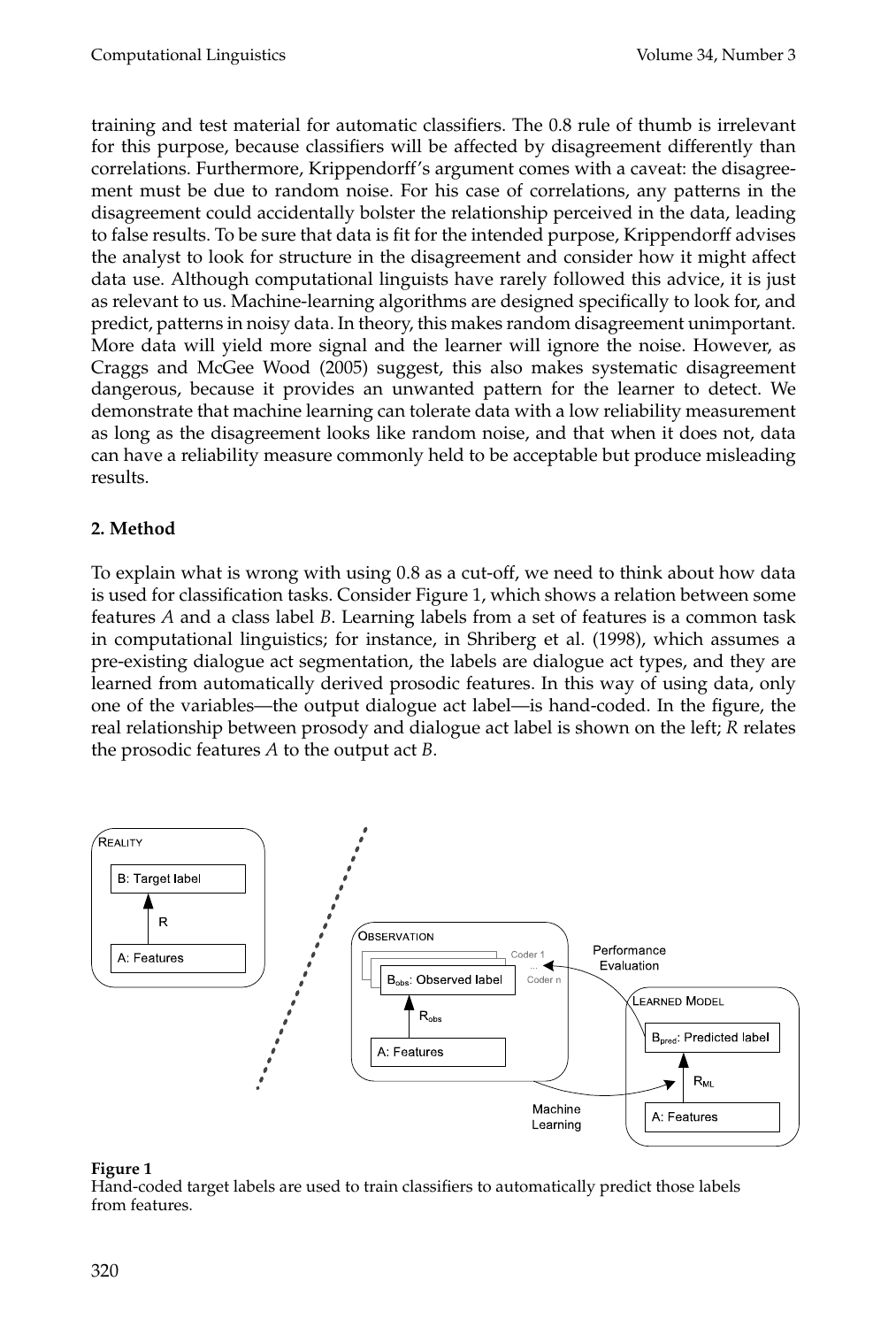In theory, there is one correct label for any given act. However, in practice human coders disagree, choosing different labels for the same act (sometimes even with divergences that make one question whether there is one correct answer).The data actually available for analysis is shown in the middle of the figure.Here, the automatic features, *A*, are the same as before, but there are multiple, possibly differing labels for the same act,  $B_{obs}$ , coming from different human annotators. Finally, on the right the figure shows the classifier.It takes the same prosodic features *A* and uses them to predict a dialogue act label *Bpred* on new data, using the relationship learned from the observed data,  $R_{ML}$ . Projects vary in how they choose data from which to build the classifier when coders disagree, but whatever they do is colored by the observations they have available to them.We often think of reliability assessment as telling us how much disagreement there is among the human coders, but the real issue is how their individual interpretations of the coding scheme make  $R_{ML}$  differ from *R*.

There is a problem that arises for anyone using this methodology.Without the "real" data, it is impossible to judge how well the learned relationship reflects the real one.Classification performance for *Bpred* can only be calculated with respect to the "observed" data  $B_{obs}$ . In this article, we surmount this problem by simulating the real world so that we can measure the differences between this "observed" performance and the "real" performance.Our simulation uses a Bayesian network (Pearl 1988) to create an initial, "real" data set with 3,000 samples of features (*A*) and their corresponding target labels (B). For simplicity, we use a single five-valued feature and five possible labels. The relative label frequencies vary between 17% and 25%.This gives us a small amount of variation around what is essentially equally distributed data.We corrupt the labels (*B*) to simulate the "hand-coded" observed data (*B<sub>obs</sub>*) corresponding to the output of a human coder, and then train a neural network constructed using the WEKA toolkit (Witten and Frank 2005) on 2,000 samples from  $B_{obs}$ . Finally, we calculate the neural network's performance twice, using as test data either the remaining 1,000 samples from *Bobs* or the initial, "real" versions of those same 1,000 samples.

There are three ways in which we need to vary our simulation in order to be systematic.The first is in the strength of the relationship between the features the machine learner takes as input and the target labels, which we achieve simply by changing the probabilities in the Bayesian network that creates the data set.In the simulation, we vary the strength of the relationship in eight graded steps.<sup>1</sup> The second is in the *amount* of disagreement we introduce when we create the observed data ( $B_{obs}$ ). We create 200 different versions of the hand-coded data that cover a range of values from  $\kappa = 0$  to

$$
\varphi_c = \sqrt{\frac{\chi^2}{(N)*df_{smaller}}}
$$

<sup>1</sup> We use Cramer's phi to measure the strength of a relationship.Cramer's phi is defined as

with N the number of samples and *dfsmaller* the smallest degree of freedom of the two involved variables, and is a measure of association for nominal variables with more than two values.It can be "considered like a correlation coefficient" (Aron and Aron 2003) that takes data set size into account and can easily be derived for a Bayesian network from the priors and the conditional probability tables. We varied the strength of the network between  $\phi_c = 0.06$  and  $\phi_c = 0.45$ . Following Cohen (1988), for a five-way distinction Aron and Aron (page 527) would consider 0.06 to represent a small real relationship—that is, one with not much effect—and 0.3, a large one. Thus we describe 0.06 as "weak," 0.45 as "very strong," and intermediate points as "moderate" and "strong." It is an open question what strengths of relationships actually occur in computational linguistics data, although there may be no point in learning a relationship that's too strong.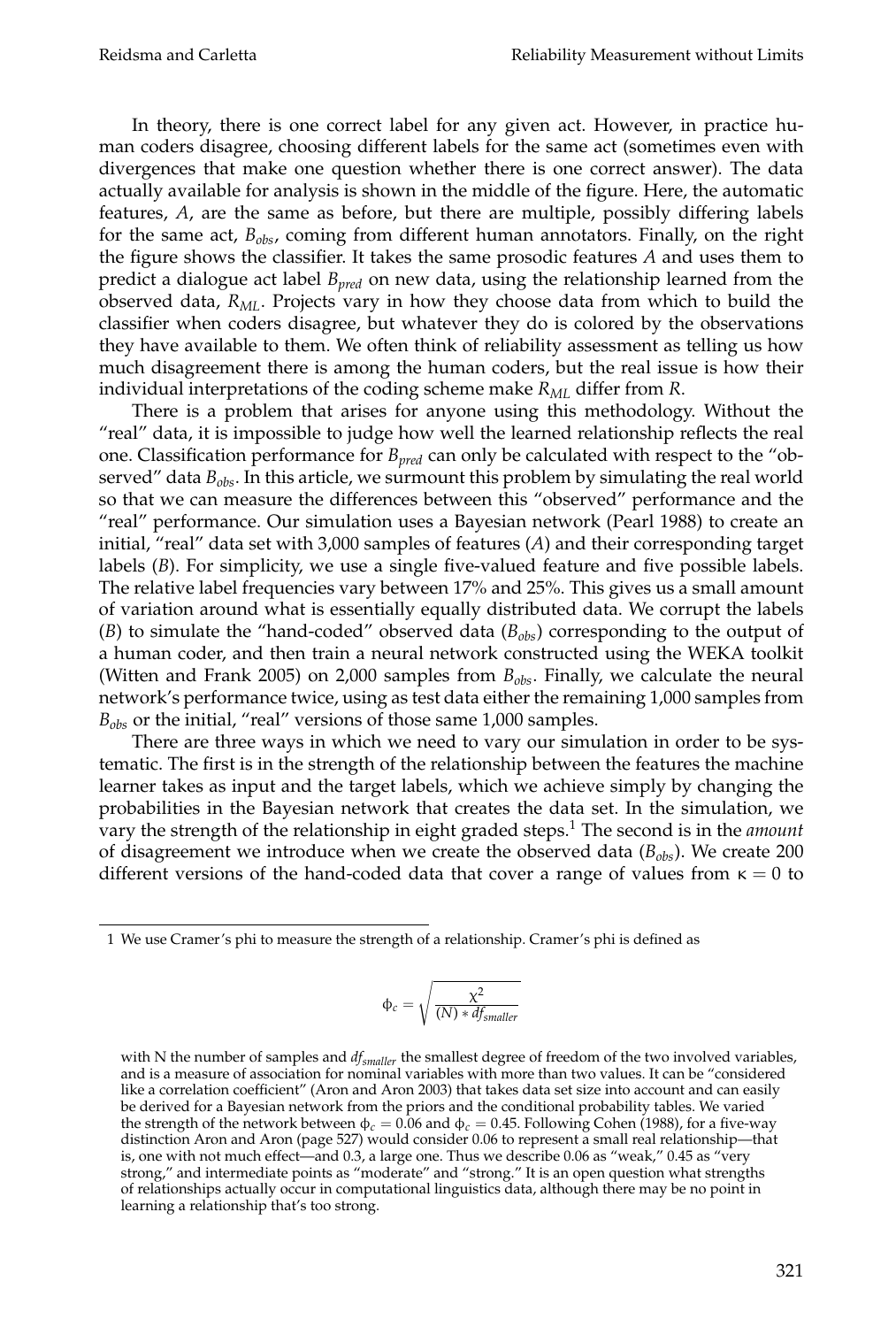

#### **Figure 2**

Machine-learning performance obtained on annotations with noise-like disagreements for (a) weak (φ*<sup>c</sup>* = 0.06), (b) moderate (φ*<sup>c</sup>* = 0.20), (c) strong (φ*<sup>c</sup>* = 0.32), and (d) very strong (φ*<sup>c</sup>* = 0.45) relationships between the features and labels.

 $\kappa = 1$ , by introducing a varying amount of observation errors in the simulated coding process.<sup>2</sup> The third is in the *type* of disagreement with which we degrade the real data to create the observed data  $(B_{obs})$ , representing the types of coding errors the human annotators make. Again for simplicity, we describe the effects of both random errors and the overuse of a single coding label.

#### **3. The Case of Noise**

Figure 2 shows how a neural network performs when coders make random mistakes in their coding task, that is, for noise-like disagreement, for the cases of (a) weak, (b) moderate, (c) strong, and (d) very strong relationships between the features (*A*) and labels (*B*). Here, the *y* axis shows "accuracy," or the percentage of samples in the test

<sup>2</sup> To calculate κ for a specific simulated coding we generate two copies of additional "real" data that has not been used for training or testing, apply the same simulated human annotator to one copy, and a second annotator who makes the same number of "mistakes" to the other copy.This mimics the common practice of having one annotator code the data, with a second annotator coding enough to test the reliability.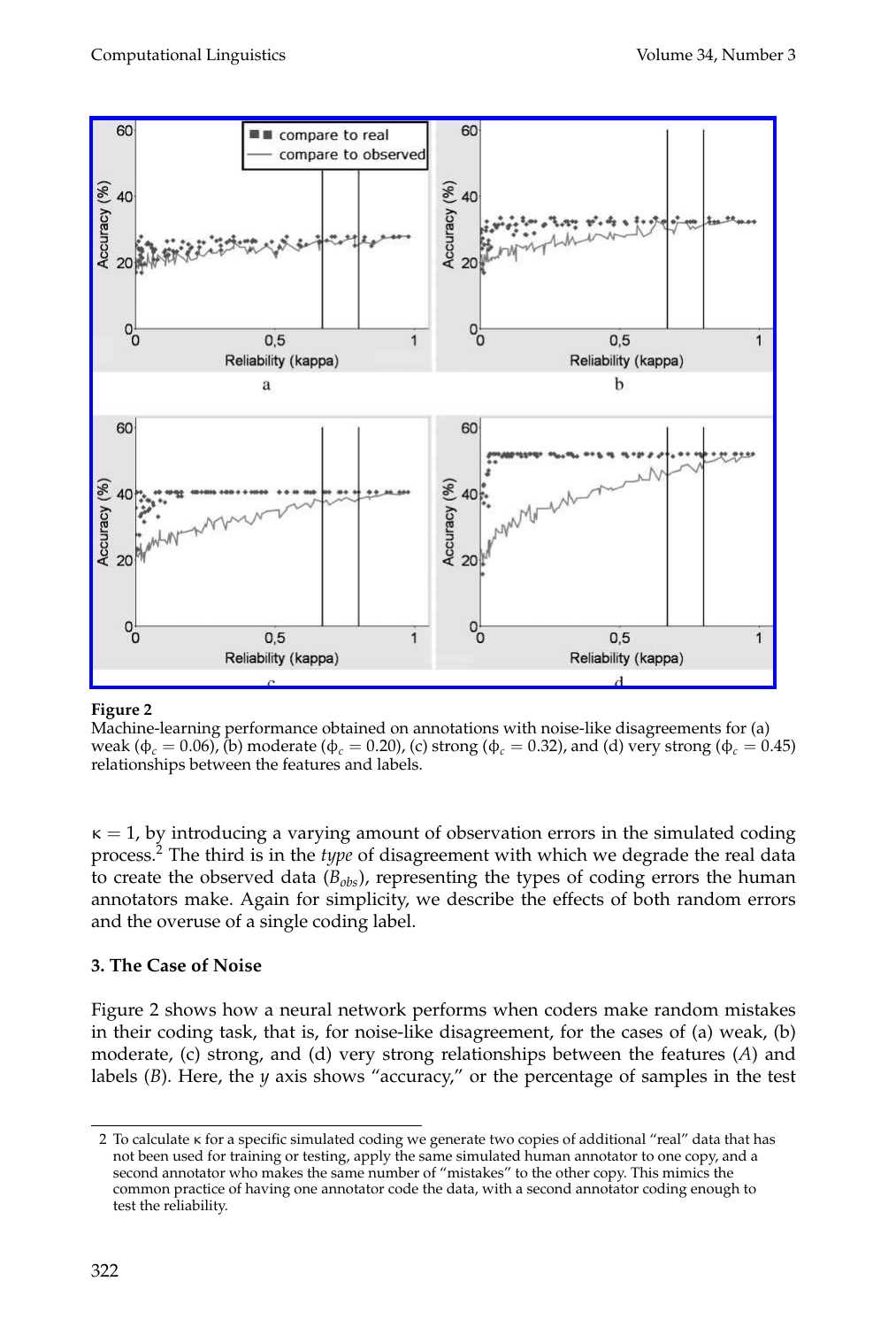data for which the network chooses the correct label.The *x* axis varies the amount of coder errors in the data to correspond to different κ values, with the two black lines marking the values of  $\kappa = 0.67$  and  $\kappa = 0.8$ .

Look first at the series depicted as a line. It shows accuracy measured by using the "observed" version of the test data, which is how testing is normally done.For each relationship strength, as  $\kappa$  increases, so does accuracy. In all cases, at  $\kappa = 0$  (that is, when the coders fail to agree beyond what one would expect if they were all choosing their labels randomly) accuracy is at 20%, which is what one would expect if the classifier were choosing randomly as well. For any given  $\kappa$  value, the stronger the underlying relationship, the more benefit the neural network can derive from the data.Now look at the other of the two series, depicted as small squares.It shows accuracy measured by using the "real" version of the data.Interestingly, the "real" performance, that is, the power of the learned model to predict reality, is higher than performance as measured against the observed data.This is because for some samples, the classifier's predictions are correct, but because the observations contain errors, the test data actually gets them wrong.The stronger the relationship in the real data, the more marked this effect becomes.The neural network is able to disregard noise-like coding errors at very low κ values simply because the errors contain no patterns for it to learn.

#### **4. The Case of Overusing a Label**

Now consider the case where instead of random coding errors, the coder over-uses the least frequent one of the five labels for *B*.Figure 3 shows the results for this kind of coding error.Remember that in the graphs, the series depicted as a line shows the *observed* performance of the classifier—that is, performance as it is usually measured. The two black lines again mark the  $\kappa$  values of interest ( $\kappa = 0.67$  and  $\kappa = 0.8$ ).

The graphs show an entirely different effect from the one obtained for noise-like coding errors: For lower values of  $\kappa$ , the observed performance is spuriously high. This makes perfect sense— $\kappa$  is low when the pattern of label overuse is strong, and the neural network picks it up.When the observed data is used to test performance, some of the samples match not because the classifier gets the label right, but because it overuses the same label as the human coder.For data with a very strong correlation between the input features *A* and the output labels *B*, the turning point below which performance is spuriously high occurs at around  $\kappa = 0.55$  (Figure 3d), a value the community holds to be pretty low but which is not unknown in published work.However, when the underlying relationship to be learned is moderate or strong (Figures 3b and 3c), the spuriously high results already occur for κ values commonly held to be tolerable.With a weak relationship, the turning point can occur at  $\kappa > 0.8$  (Figure 3a).

#### **5. Discussion**

Our simulation highlights a danger for current practice in computational linguistics, among other fields.Overuse of a label is a realistic type of error for human annotators to make.For instance, imagine a coding scheme for dialogue acts that distinguishes backchannel utterances from utterances which indicate agreement. In data containing many utterances where the speech consists of "Yeah," individual coders can easily have a marked bias for either one of these two categories.Clearly, in actual coding, not all disagreement will be of one type, but will contain a mix of different systematic and noise-like errors.In addition, the underlying relationships that our systems attempt to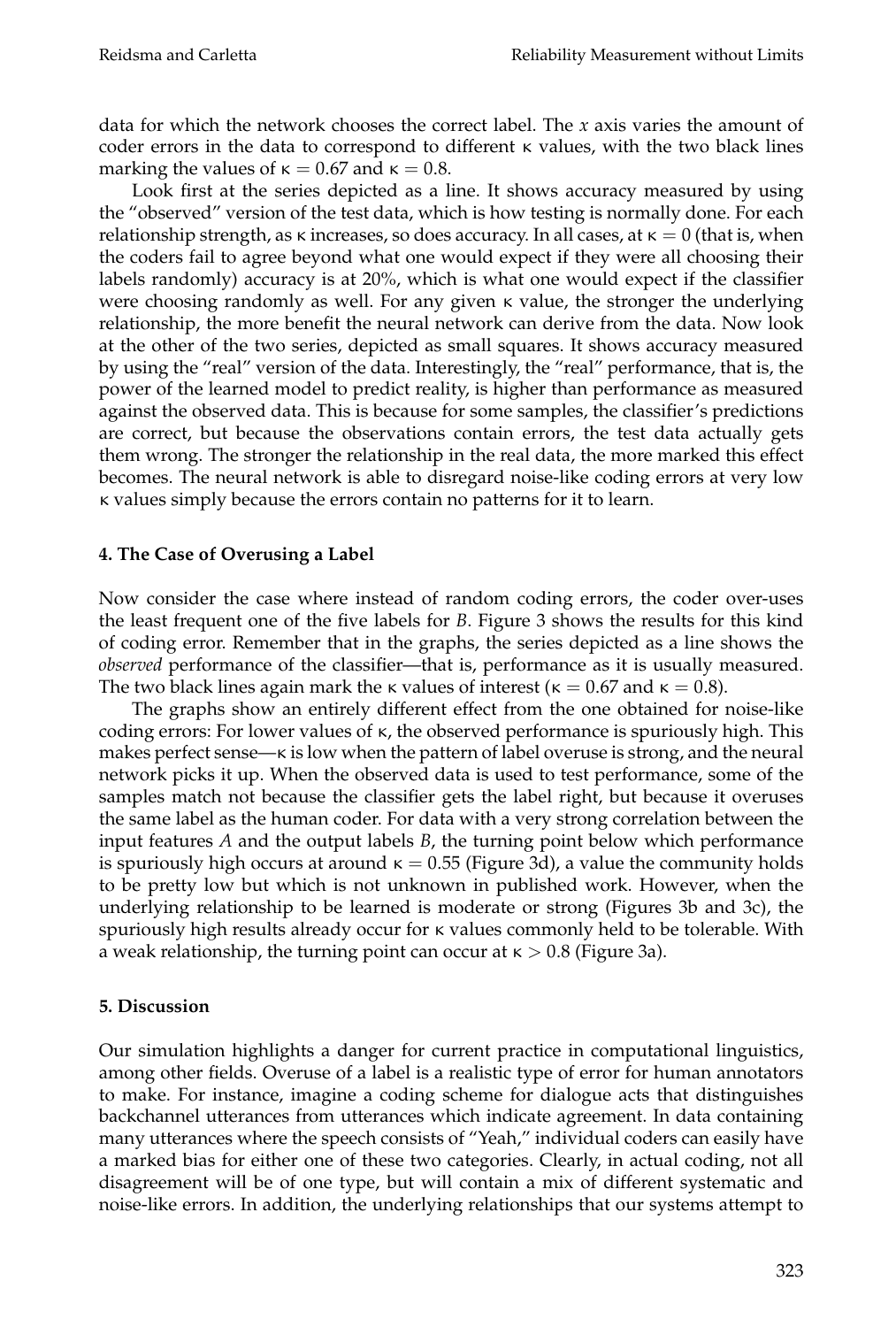

#### **Figure 3**

Machine-learning performance obtained on annotations that suffered from over-coding for (a) weak ( $\phi_c = 0.06$ ), (b) moderate ( $\phi_c = 0.20$ ), (c) strong ( $\phi_c = 0.32$ ), and (d) very strong ( $\phi_c = 0.45$ ) relationships between the features and labels.

learn vary in strength. This makes discerning the degree of danger more difficult, but does not change the substance of our argument.

Although the graphs we show are for a specific simulation, the general pattern we describe is robust. In particular, using  $\alpha$  in place of  $\kappa$  does not markedly change the results; neither does increasing or decreasing the data set size. Our simulations and results are presented for a machine-learning context.However, that does not mean that other types of data use are immune to the problems we describe here. Other statistical uses of data will be affected in their own ways by the difference between structural and noise-like disagreement.

# **6. Implications**

At the moment, much of the effort we devote to reliability measurement as a community is used to establish one or more overall reliability statistics for our data sets and to argue about which reliability statistic is most appropriate. Methodological discussions focus on questions such as how to force annotated data structures into the mathematical form necessary to calculate κ, or what effects certain aspects of the annotation have on the *values of some metric* rather than on *possible uses of the resulting data* (Marcu, Amorrortu,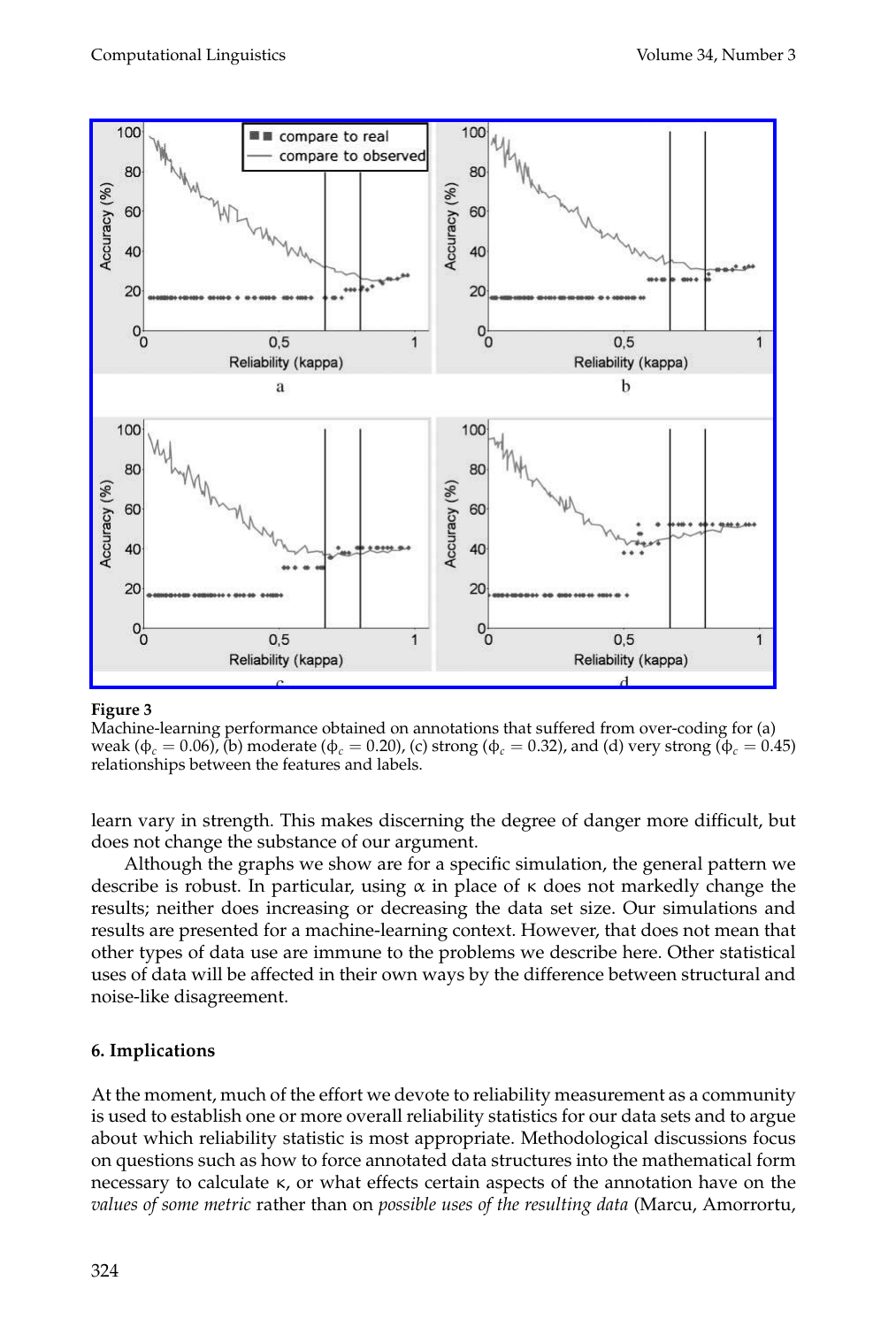and Romera 1999; Di Eugenio and Glass 2004; Artstein and Poesio 2005).Computational linguists are of course aware that no overall reliability measure can give a complete story, but often fail to spend time analyzing coder disagreements further. Unfortunately, our results suggest that current practice is insufficient, at least where the data is destined to be input for a machine-learning process and quite possibly for other data uses as well.This complements observations of Artstein and Poesio: Besides the fact that many different ways of calculating reliability metrics lead to different values, which makes comparing them to a threshold difficult (Artstein and Poesio in press), the very idea of having any such single threshold in the first place turns out to be impossible to hold. Instead of worrying about exactly how much disagreement there is in a data set and how to measure it, we should be looking at the form the disagreement takes. A headline measurement, no matter how it is expressed, will not show the difference between noise-like and systematic disagreement, but this difference can be critical for establishing whether or not a data set is fit for the purpose for which it is intended.

To tease out what sort of disagreement a data set contains, Krippendorff suggests calculating odd-man-out and per-class reliability to find out which class distinctions are problematic (1980, page 150). Bayerl and Paul (2007) discuss methods for determining which factors (schema changes, coding team changes, etc.) were involved in causing poor annotation quality.Wiebe, Bruce, and O'Hara (1999) suggest looking at the marginals and how they differ between coders to find indications of whether disagreements are caused by systematic bias (as opposed to being random) and in which classes they occur.Although clearly useful techniques, none of these diagnostics is specifically designed to address the needs of machine learners which are designed to recognize patterns.Overusing a label is just one simple example of a type of systematic disagreement that adds unwanted patterns that a machine learner can find.Any spurious pattern could be a problem. For this reason, we should be looking specifically for patterns in the disagreement itself.

Our suggestion for one possible diagnostic technique is based on the following observation: *If* the disagreements between two coders contain *no* pattern, any test for association or correlation, when performed on *only the disagreed items*, should show no relation between the labels assigned by the two coders.For certain *patterns* in the disagreement, however, a correlation would show up.(To see this, consider the case where one coder tends to label rhetorical questions as yes/no-questions and the other coder assigns both labels correctly: If this happens often enough, tests for association would come up with a relation between the labels for the two coders for the disagreed items.) If the test shows a correlation, the disagreements add patterns for the machine learner to find. Unfortunately, the converse does not necessarily hold: It is possible that not all patterns that could be picked up by a machine learner will show up in correlations between disagreed items, for example because the amount of multiplyannotated data is too small. The computational linguistics community therefore needs to develop additional diagnostics for patterns in the coder disagreements.

It should go without saying that analysts will benefit from keeping how they intend to use the data firmly in mind at all times. As Krippendorff (2004, page 429) recommends, one should test reliability for the "distinctions that matter" and perform "suitable experiments of the effects of unreliable data on the conclusions." Patterns found for an overall coding scheme will not always affect every possible data use.For instance, we often build classifiers not for complete coding schemes, but for some subset of the labels or some "class map" that transforms the scheme into a smaller set of classes. In these cases, what is important is disagreement for the subset or transformation, not the entire scheme. Similarly, where classifier performance is reported per class, the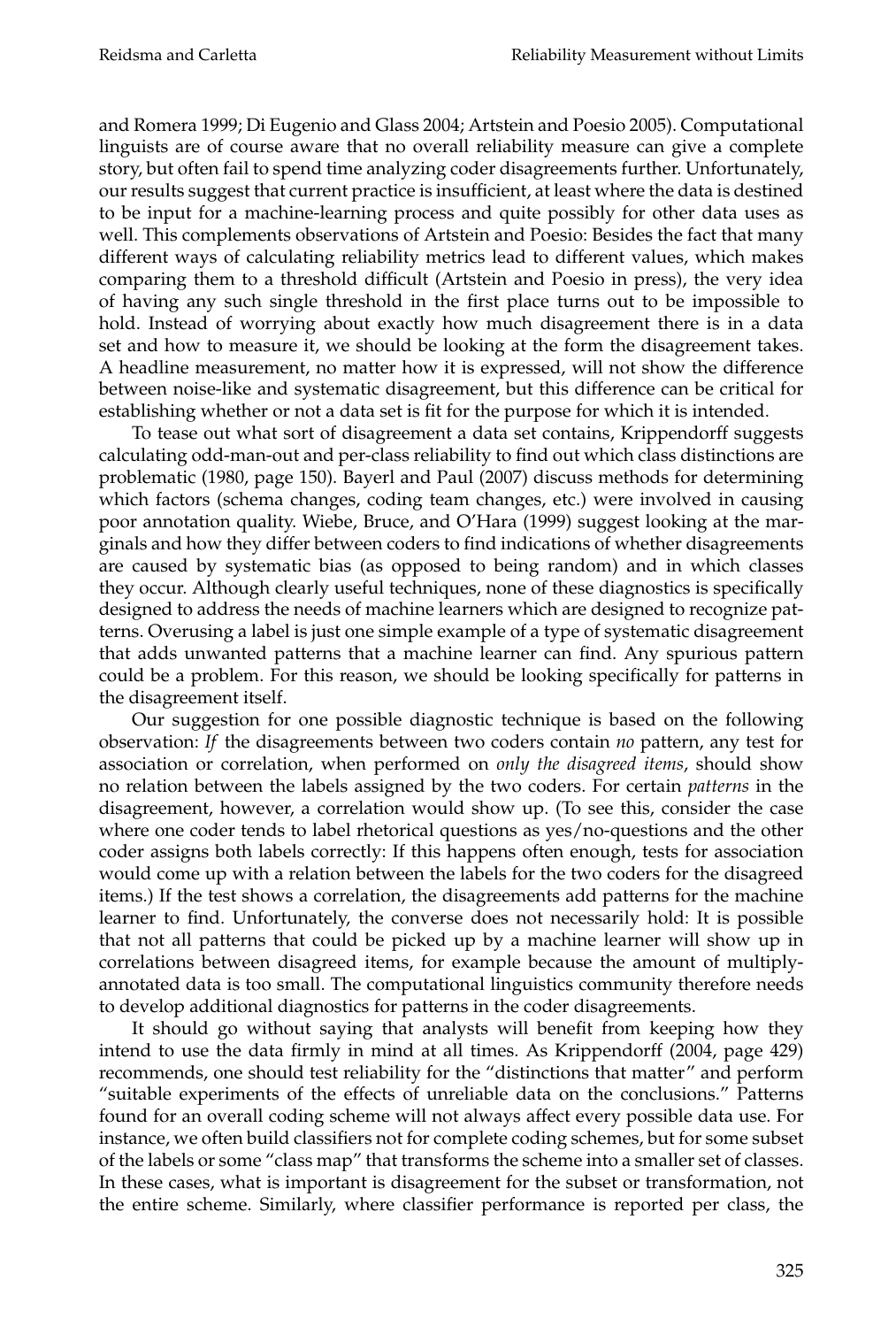reliability for that particular label will be the most important. Finally, different machinelearning algorithms may react differently to different kinds of patterns in the data and to combinations of patterns in different relative strengths. In complicated cases, perhaps the safest way to assess whether or not there is a problem with systematic disagreement is to run a simulation like the one we have reported but with the kind and scale of disagreement suspected of the data, and to use that to estimate the possible effects of unreliable data on the performance of machine-learning algorithms.

#### **Acknowledgments**

We thank Rieks op den Akker, Ron Artstein, and Bonnie Webber for discussions that have helped us frame this article, as well as the anonymous reviewers for their thoughtful comments.This work is supported by the European IST Programme Project FP6-033812 (AMIDA, publication 36).This article only reflects the authors' views and funding agencies are not liable for any use that may be made of the information contained herein.

### **References**

- Aron, Arthur and Elaine N. Aron. 2003. *Statistics for Psychology*.Prentice Hall, Upper Saddle River, NJ.
- Artstein, Ron and Massimo Poesio.2005. Bias decreases in proportion to the number of annotators.In *Proceedings of FG-MoL 2005*, pages 141–150, Edinburgh.
- Artstein, Ron and Massimo Poesio. In press. Inter-coder agreement for computational linguistics. *Computational Linguistics*.
- Bayerl, Petra Saskia and Karsten Ingmar Paul. 2007. Identifying sources of disagreement: Generalizability theory in manual annotation studies. *Computational Linguistics*, 33(1):3–8.
- Carletta, Jean C.1996.Assessing agreement on classification tasks: The kappa statistic. *Computational Linguistics*, 22(2):249–254.
- Cohen, Jacob.1960.A coefficient of agreement for nominal scales. *Educational and Psychological Measurement*, 20(1):37–46.
- Cohen, Jacob.1988. *Statistical power analysis for the behavioral sciences, 2nd edition*. Lawrence Erlbaum, Hillsdale, NJ.
- Craggs, Richard and Mary McGee Wood. 2005.Evaluating discourse and dialogue coding schemes. *Computational Linguistics*, 31(3):289–296.
- Di Eugenio, Barbara and Michael Glass. 2004.The kappa statistic: A second look. *Computational Linguistics*, 30(1):95–101.
- Galley, Michel, Kathleen McKeown, Julia Hirschberg, and Elizabeth Shriberg. 2004.Identifying agreement and disagreement in conversational speech:

Use of Bayesian networks to model pragmatic dependencies.In *Proceedings of the 42nd Meeting of the Association for Computational Linguistics (ACL–04)*, pages 669–676, Barcelona.

- Krippendorff, Klaus.1980. *Content Analysis: An Introduction to its Methodology*, volume 5 of *The Sage CommText Series*. Sage Publications, London.
- Krippendorff, Klaus. 2004. Reliability in content analysis.Some common misconceptions and recommendations. *Human Communication Research*, 30(3):411–433.
- Marcu, Daniel, Estibaliz Amorrortu, and Magdalena Romera.1999.Experiments in constructing a corpus of discourse trees. In Marilyn Walker, editor, *Towards Standards and Tools for Discourse Tagging: Proceedings of the Workshop*.Association for Computational Linguistics, Somerset, NJ, pages 48–57.
- Pearl, Judea.1988. *Probabilistic Reasoning in Intelligent Systems: Networks of Plausible Inference*.Morgan Kaufmann Publishers Inc., San Francisco, CA.
- Reithinger, Norbert and Michael Kipp. 1998.Large scale dialogue annotation in Verbmobil.In *Workshop Proceedings of ESSLLI 98*, pages 1–6, Saarbrücken.
- Shriberg, Elizabeth, Rebecca Bates, Paul Taylor, Andreas Stolcke, Daniel Jurafsky, Klaus Ries, Noah Coccaro, Rachel Martin, Marie Meteer, and Carol Van Ess-Dykema.1998.Can prosody aid the automatic classification of dialog acts in conversational speech? *Language and Speech*, 41(3-4):443–492.
- Wiebe, Janyce M., Rebecca F. Bruce, and Thomas P.O'Hara.1999.Development and use of a gold-standard data set for subjectivity classifications.In *Proceedings of the 37th Annual Meeting of the Association for Computational Linguistics*, pages 246–253, Morristown, NJ.
- Witten, Ian H. and Eibe Frank. 2005. *Data Mining: Practical Machine Learning Tools and Techniques, 2nd edition*.Morgan Kaufmann, San Francisco, CA.